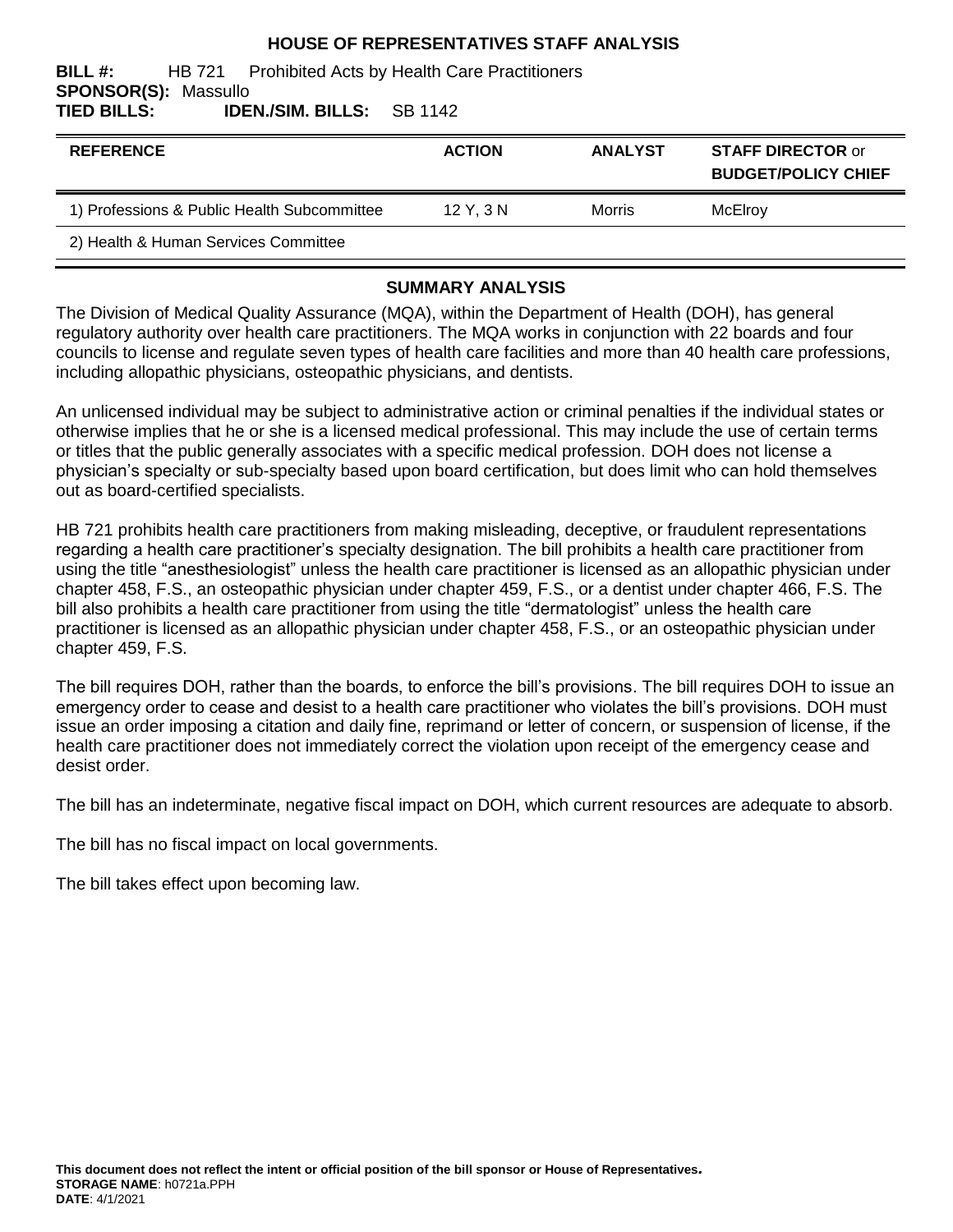## **FULL ANALYSIS**

## **I. SUBSTANTIVE ANALYSIS**

## A. EFFECT OF PROPOSED CHANGES:

#### **Present Situation**

#### **Licensure and Regulation of Physicians**

The Division of Medical Quality Assurance (MQA), within the Department of Health (DOH), has general regulatory authority over health care practitioners.<sup>1</sup> The MQA works in conjunction with 22 boards and four councils to license and regulate seven types of health care facilities and more than 40 health care professions, including Medical Doctors (allopathic physicians) and Doctors of Osteopathic Medicine (osteopathic physicians).<sup>2</sup> Each profession is regulated by an individual practice act and by ch. 456, F.S., which provides general regulatory and licensure authority for the MQA. MQA is statutorily responsible for the following boards and professions established within the division: $3$ 

- The Board of Acupuncture, created under ch. 457, F.S.;
- The Board of Medicine, created under ch. 458, F.S.;
- The Board of Osteopathic Medicine, created under ch. 459, F.S.;
- The Board of Chiropractic Medicine, created under ch. 460, F.S.;
- The Board of Podiatric Medicine, created under ch. 461, F.S.;
- Naturopathy, as provided under ch. 462, F.S.;
- The Board of Optometry, created under ch. 463, F.S.;
- The Board of Nursing, created under part I of ch. 464, F.S.;
- Nursing assistants, as provided under part II of ch. 464, F.S.;
- The Board of Pharmacy, created under ch. 465, F.S.:
- The Board of Dentistry, created under ch. 466, F.S.;
- Midwifery, as provided under ch. 467, F.S.;
- The Board of Speech-Language Pathology and Audiology, created under part I of ch. 468, F.S.;
- The Board of Nursing Home Administrators, created under part II of ch. 468, F.S.;
- The Board of Occupational Therapy, created under part III of ch. 468, F.S.;
- Respiratory therapy, as provided under part V of ch. 468, F.S.;
- Dietetics and nutrition practice, as provided under part X of ch. 468, F.S.;
- The Board of Athletic Training, created under part XIII of ch. 468, F.S.;
- The Board of Orthotists and Prosthetists, created under part XIV of ch. 468, F.S.;
- **Electrolysis, as provided under ch. 478, F.S.;**
- The Board of Massage Therapy, created under ch. 480, F.S.;
- The Board of Clinical Laboratory Personnel, created under part III of ch. 483, F.S.;
- Medical physicists, as provided under part IV of ch. 483, F.S.;
- The Board of Opticianry, created under part I of ch. 484, F.S.;
- The Board of Hearing Aid Specialists, created under part II of ch. 484, F.S.;
- The Board of Physical Therapy Practice, created under ch. 486, F.S.;
- The Board of Psychology, created under ch. 490, F.S.;
- School psychologists, as provided under ch. 490, F.S.;
- The Board of Clinical Social Work, Marriage and Family Therapy, and Mental Health Counseling, created under ch. 491, F.S.; and

<sup>2</sup> Florida Department of Health, Division of Medical Quality Assurance, *Annual Report and Long-Range Plan, Fiscal Year 2019-2020*, p. 5, [http://www.floridahealth.gov/licensing-and-regulation/reports-and-publications/\\_documents/2019-2020-annual-report.pdf](http://www.floridahealth.gov/licensing-and-regulation/reports-and-publications/_documents/2019-2020-annual-report.pdf) (last visited March 15, 2021).

<sup>1</sup> Pursuant to s. 456.001(4), F.S., health care practitioners are defined to include acupuncturists, physicians, physician assistants, chiropractors, podiatrists, naturopaths, dentists, dental hygienists, optometrists, nurses, nursing assistants, pharmacists, midwives, speech language pathologists, nursing home administrators, occupational therapists, respiratory therapists, dieticians, athletic trainers, orthotists, prosthetists, electrologists, massage therapists, clinical laboratory personnel, medical physicists, dispensers of optical devices or hearing aids, physical therapists, psychologists, social workers, counselors, and psychotherapists, among others.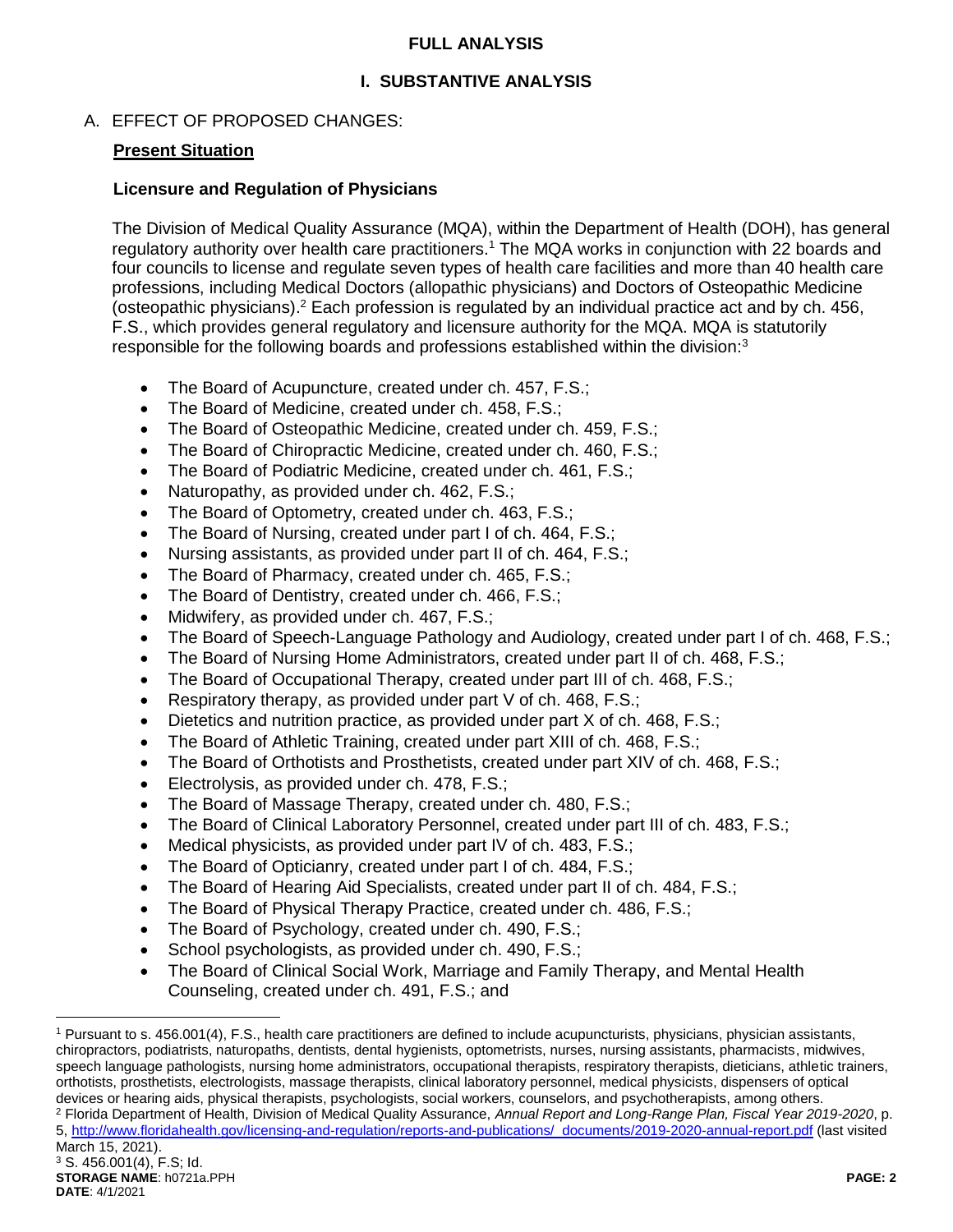Emergency medical technicians and paramedics, as provided under part III of ch. 401, F.S.

## Allopathic Physician Licensure

Chapter 458, F.S., provides for the licensure and regulation of the practice of medicine by the Florida Board of Medicine (allopathic board) in conjunction with DOH. The chapter imposes requirements for licensure examination and licensure by endorsement.

## *Allopathic Licensure Requirements*

An individual seeking to be licensed by examination as an allopathic physician must, among other things:

- Complete 2 years of post-secondary education which includes, at a minimum, courses in fields such as anatomy, biology, and chemistry prior to entering medical school;
- Meet one of the following medical education and postgraduate training requirements:
	- $\circ$  Graduate from an allopathic medical school recognized and approved by an accrediting agency recognized by the U.S. Office of Education or recognized by an appropriate governmental body of a U.S. territorial jurisdiction, and have completed at least one year of approved residency training;
	- $\circ$  Graduate from an allopathic foreign medical school registered with the World Health Organization and certified pursuant to statute as meeting the standards required to accredit U.S. medical schools, and have completed at least one year of approved residency training; or
	- $\circ$  Graduate from an allopathic foreign medical school that has not been certified pursuant to statute; have an active, valid certificate issued by the Educational Commission for Foreign Medical Graduates (ECFMG), $4$  have passed that commission's examination; and have completed an approved residency or fellowship of at least 2 years in one specialty area; and
- Obtain a passing score on:
	- o The United States Medical Licensing Examination (USMLE);
	- $\circ$  A combination of the USMLE, the examination of the Federation of State Medical Boards of the United States, Inc. (FLEX), or the examination of the National Board of Medical Examiners up to the year 2000; or
	- o The Special Purpose Examination of the Federation of State Medical Boards of the United States (SPEX), if the applicant was licensed on the basis of a state board examination, is currently licensed in at least one other jurisdiction of the United States or Canada, and has practiced for a period of at least 10 years. <sup>5</sup>

An individual who holds an active license to practice medicine in another jurisdiction may seek licensure by endorsement to practice medicine in Florida.<sup>6</sup> The applicant must meet the same requirements for licensure by examination. To qualify for licensure by endorsement, the applicant must also submit evidence of the licensed active practice of medicine in another jurisdiction for at least 2 of the preceding 4 years, or evidence of successful completion of either a board-approved postgraduate training program within 2 years preceding filing of an application or a board-approved clinical competency examination within the year preceding the filing of an application for licensure.

## Osteopathic Physician Licensure

<sup>&</sup>lt;sup>4</sup> A graduate of a foreign medical school does not need to present an ECFMG certification or pass its exam if the graduate received his or bachelor's degree from an accredited U.S. college or university, studied at a medical school recognized by the World Health Organization, and has completed all but the internship or social service requirements, has passed parts I and II of the National Board Medical Examiners licensing examination or the ECFMG equivalent examination. Section 458.311, F.S.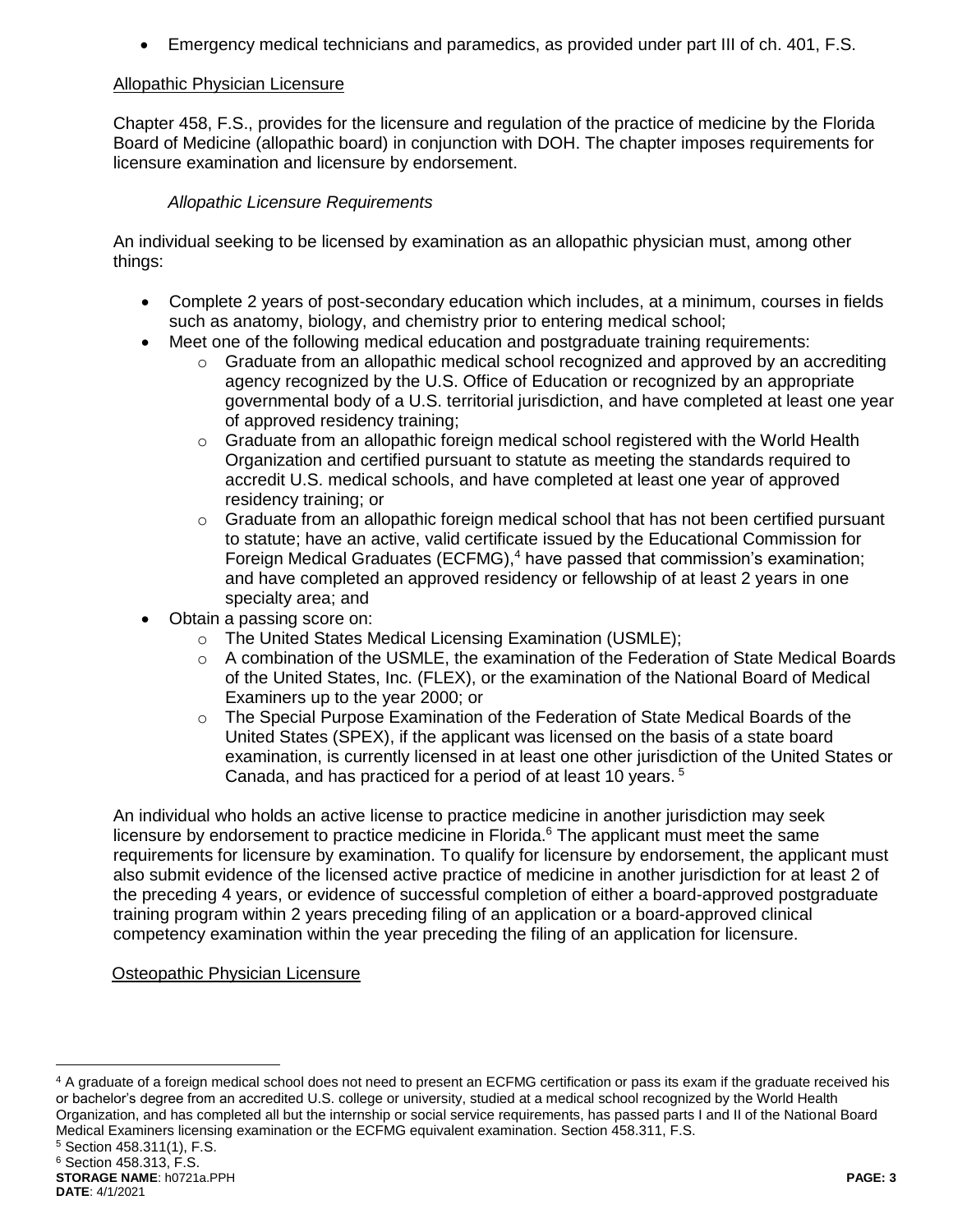Chapter 459, F.S., provides for the licensure and regulation of the practice of medicine by the Florida Board of Osteopathic Medicine (osteopathic board) in conjunction with DOH. The chapter imposes requirements for licensure by examination and licensure by endorsement.

## *Osteopathic Licensure Requirements*

An individual seeking to be licensed as an osteopathic physician must, among other things:<sup>7</sup>

- Graduate from a medical college recognized and approved by the American Osteopathic Association;
- Successfully complete a resident internship of at least 12 months in a hospital approved by the Board of Trustees of the American Osteopathic Association or any other internship approved by the osteopathic board; and
- Obtain a passing score, as established by rule of the osteopathic board, on the examination conducted by the National Board of Osteopathic Medical Examiners or other examination approved by the osteopathic board, no more than five years prior to applying for licensure.<sup>8</sup>

If an applicant for a license to practice osteopathic medicine is licensed in another state, the applicant must have actively practiced osteopathic medicine within the two years prior to applying for licensure in this state.

## Dentist Licensure

The Board of Dentistry, in conjunction with DOH, regulates dental practice in Florida, including dentists, dental hygienists, and dental assistants under the Dental Practice Act.<sup>9</sup> A dentist is licensed to examine, diagnose, treat, and care for conditions within the human oral cavity and its adjacent tissues and structures.<sup>10</sup>

## *Dental Licensure Requirements*

Any person wishing to practice dentistry in this state must apply to DOH and meet specified requirements. To qualify to take the Florida dental licensure examination, an applicant must be 18 years of age or older, be a graduate of a dental school accredited by the American Dental Association or be a student in the final year of a program at an accredited institution, and have successfully completed the NBDE dental examination.

Section 466.006, F.S., requires dentistry licensure applicants to sit for and pass the following licensure examinations:

- The National Board of Dental Examiners dental examiner (NBDE);
- A written examination on Florida laws and rules regulating the practice of dentistry; and
- A practical examination, which is the American Dental Licensing Examination developed by the American Board of Dental Examiners, Inc., and graded by a Florida-licensed dentist employed by DOH for such purpose.<sup>11</sup>

Board Certification and Florida Licensure

DOH does not license physicians by specialty or subspecialty; however, current law limits which physicians may hold themselves out as board-certified specialists. An allopathic physician may not hold himself or herself out as a board-certified specialist unless he or she has received formal recognition as a specialist from a specialty board of the American Board of Medical Specialties (ABMS) or other

<sup>7</sup> Section 459.0055(1), F.S.

<sup>&</sup>lt;sup>8</sup> However, if an applicant has been actively licensed in another state, the initial licensure in the other state must have occurred no more than five years after the applicant obtained the passing score on the licensure examination.

<sup>9</sup> Section 466.004, F.S.

<sup>10</sup> Section 466.003(3), F.S.

**STORAGE NAME**: h0721a.PPH **PAGE: 4** <sup>11</sup> A passing score is valid for 365 days after the date the official examination results are published. A passing score on an examination obtained in another jurisdiction must be completed on or after October 1, 2011.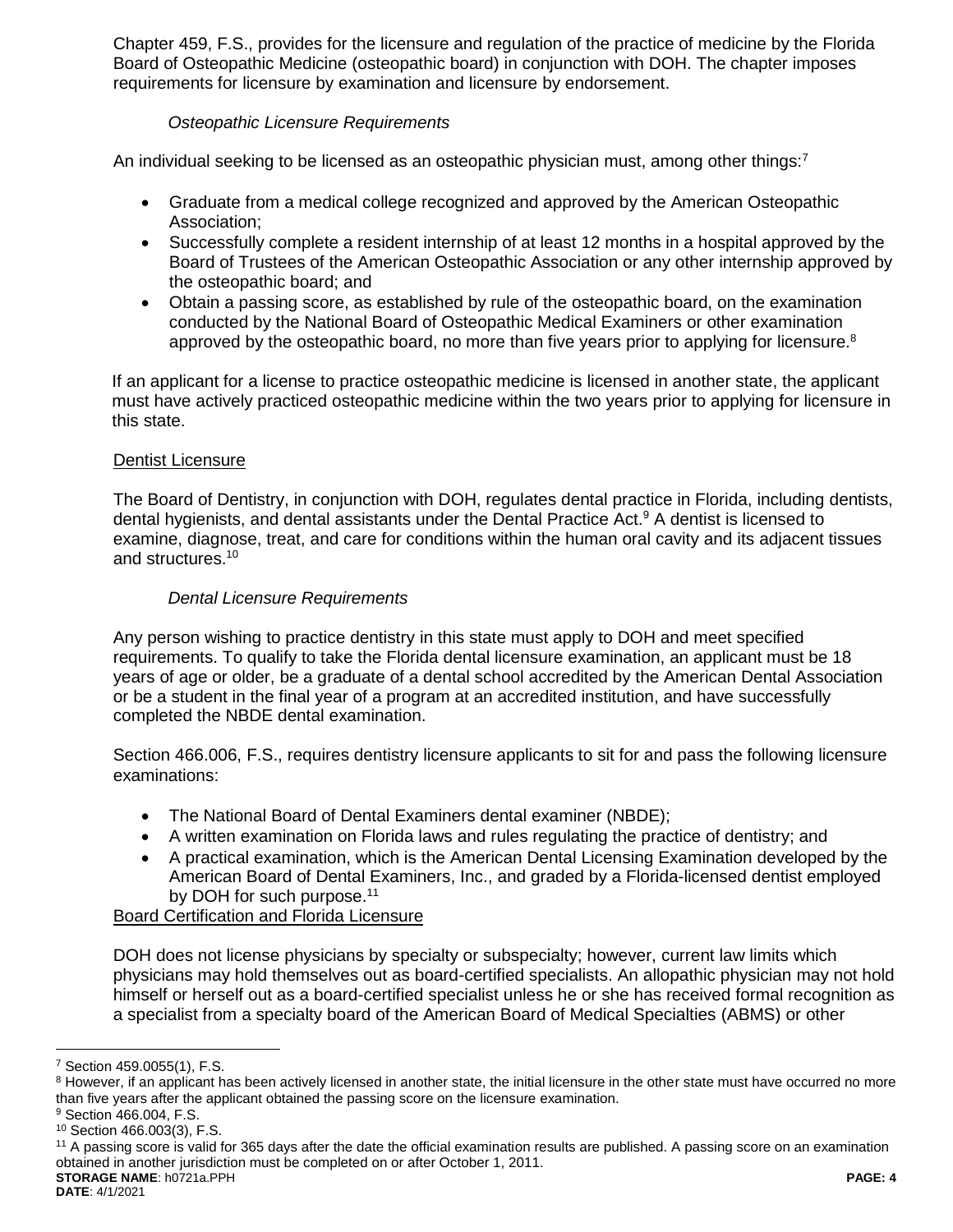recognizing agency<sup>12</sup> approved by the allopathic board.<sup>13</sup> Additionally, an allopathic physician may not hold himself or herself out as a board-certified specialist in dermatology unless the recognizing agency, whether authorized in statute or by rule, is triennially reviewed and reauthorized by the allopathic board. <sup>14</sup> Similarly, an osteopathic physician may not hold himself or herself out as a board-certified specialist unless he or she has successfully completed the requirements for certification by the American Osteopathic Association (AOA) or the Accreditation Council on Graduate Medical Education (ACGME) and is certified as a specialist by a certifying agency<sup>15</sup> approved by the board.<sup>16</sup>

A dentist may not hold himself or herself out as a specialist, or advertise membership in or specialty recognition by an accrediting organization, unless the dentist has completed a specialty education program approved by the American Dental Association and the Commission on Dental Accreditation and the dentist is:<sup>17</sup>

- Eligible for examination by a national specialty board recognized by the American Dental Association; or
- Is a diplomate of a national specialty board recognized by the American Dental Association.

If a dentist announces or advertises a specialty practice for which there is not an approved accrediting organization, the dentist must clearly state that the specialty is not recognized or that the accrediting organization has not been approved by the American Dental Association or the Florida Board of Dentistry in capital letters.<sup>18</sup>

## Cease and Desist

Florida law prohibits an individual from practicing a regulated health care profession without a license. An individual must meet minimum education and training requirements to become licensed and practice a health care profession.<sup>19</sup> An unlicensed individual providing healthcare services is subject to administrative and criminal penalties. Among other actions, DOH may issue a cease and desist letter to such a person and impose, by citation, an administrative penalty of up to \$5,000 per offense.<sup>20</sup>

DOH is not authorized to issue a cease and desist letter to licensed health care practitioners for:

- Making misleading, deceptive, or fraudulent representations related to his or her licensed profession or specialty designation;
- Using the title "anesthesiologist" if not licensed as an allopathic physician under chapter 458, F.S., osteopathic physician under chapter 459, F.S., or dentist under chapter 466, F.S.; and
- Using the title "dermatologist" if not licensed as an allopathic physician under chapter 458, F.S., or an osteopathic physician under chapter 459, F.S.

DOH may also seek a civil penalty of up to \$5,000 for each offense through the circuit court, in addition to or in lieu of the administrative penalty.<sup>21</sup> An individual practicing, attempting to practice or offering to practice, a health care profession without an active, valid Florida license is subject to criminal penalties, in addition to any administrative and civil penalties incurred by the unlicensed individual. $22$ 

<sup>&</sup>lt;sup>12</sup> The allopathic board has approved the specialty boards of the ABMS as recognizing agencies. Rule 64B8-11.001(1)(f), F.A.C. <sup>13</sup> Section 458.3312, F.S.

 $14$  Id.

<sup>&</sup>lt;sup>15</sup> The osteopathic board has approved the specialty boards of the ABMS and AOA as recognizing agencies. Rule 64B15-14.001(h), F.A.C.

<sup>16</sup> Section 459.0152, F.S.

<sup>&</sup>lt;sup>17</sup> Section 466.0282, F.S. A dentist may also hold himself or herself out as a specialist if the dentist has continuously held himself or herself out as a specialist since December 31, 1964, in a specialty recognized by the American Dental Association.

<sup>18</sup> Section 466.0282(3), F.S.

<sup>19</sup> Section 456.065(1), F.S.

<sup>&</sup>lt;sup>20</sup> Section 456.065, F.S. Each day that the unlicensed practice continues after issuance of a notice to cease and desist constitutes a separate offense.

<sup>21</sup> Section 456.065(2)(c), F.S.

<sup>22</sup> Section 456.065(2)(d), F.S.

**STORAGE NAME**: h0721a.PPH **PAGE: 5**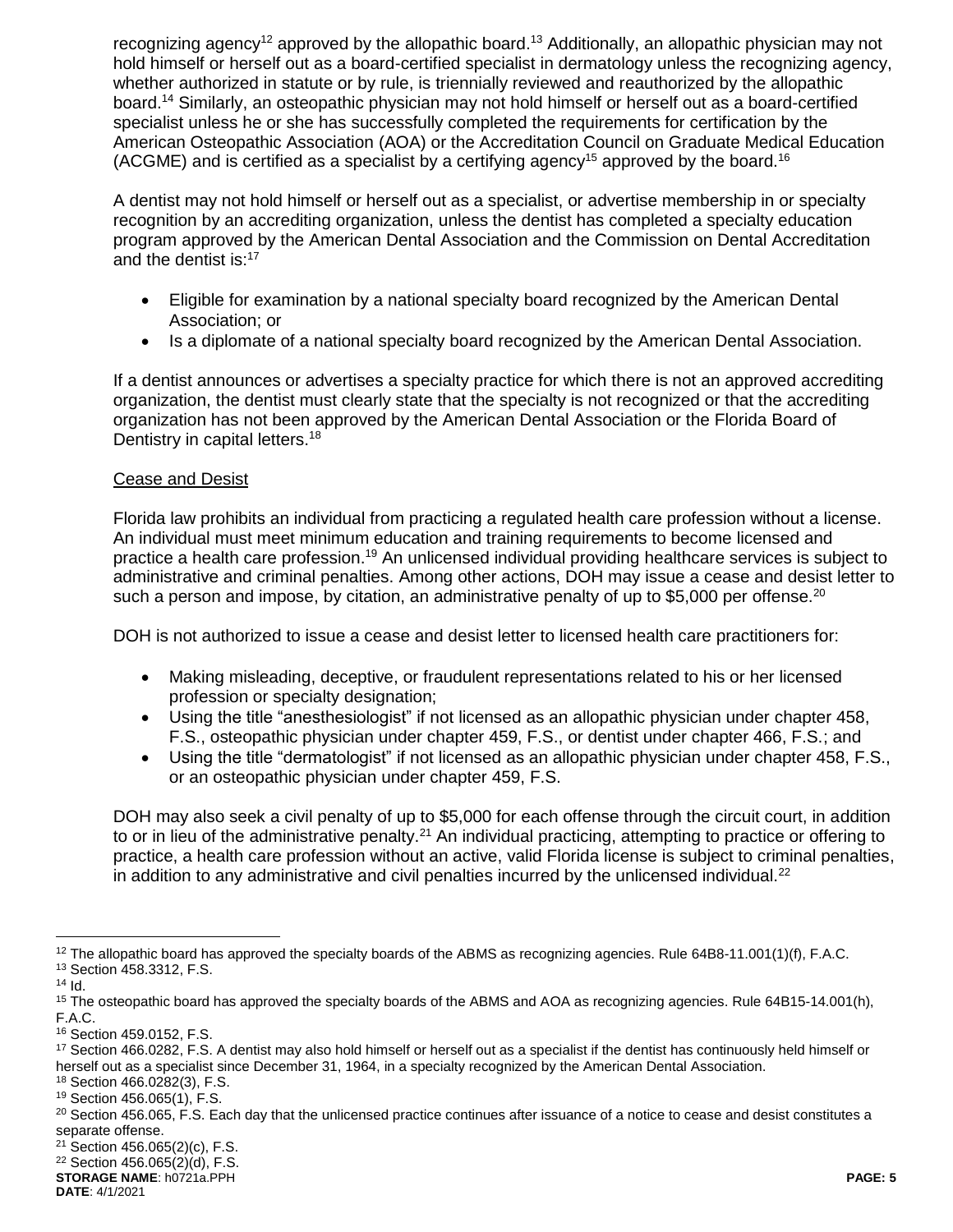# Discipline of Health Care Practitioners

Section 456.072, F.S., authorizes a regulatory board or DOH, if there is no board, to discipline a health care practitioner's licensure for a number of offenses, including but not limited to:

- Making misleading, deceptive, or fraudulent representations in or related to the practice of the licensee's profession; or
- Failing to identify through writing or orally to a patient the type of license under which the practitioner is practicing.

Making misleading, deceptive, or fraudulent representations related to a licensee's specialty designation or failing to identify such specialty designation to a patient is not ground for discipline under current law.

If the board or DOH finds that a licensee committed a violation, the board or DOH may: $^{23}$ 

- Refuse to certify, or to certify with restrictions, an application for a license;
- Suspend or permanently revoke a license;
- Place a restriction on the licensee's practice or license;
- Impose an administrative fine not to exceed \$10,000 for each count or separate offense; if the violation is for fraud or making a false representation, a fine of \$10,000 must be imposed for each count or separate offense;
- Issue a reprimand or letter of concern;
- Place the licensee on probation;
- Require a corrective action plan;
- Refund fees billed and collected from the patient or third party on behalf of the patient; or
- Require the licensee to undergo remedial education.

## *Investigations*

DOH, on behalf of the professional boards, investigates any complaint that is filed against a health care practitioner if the complaint is in writing, signed by the complainant, and legally sufficient.<sup>24</sup> A complaint is legally sufficient if it contains allegations of ultimate facts that, if true, show that a regulated practitioner has violated ch. 456, F.S., his or her practice act, or a rule of his or her board or the DOH.<sup>25</sup>

<span id="page-5-0"></span>The Consumer Services Unit within MQA receives the complaints and refers them to the closest Investigative Services Unit (ISU) office.<sup>26</sup> The ISU investigates complaints against health care practitioners.<sup>27</sup> Complaints that present an immediate threat to public safety are given priority; however, all complaints are investigated as timely as possible. When the complaint is assigned to an investigator, the complainant will be contacted and given the opportunity to provide additional information. A thorough investigation will be conducted. The steps taken in the investigation are determined by the specifics of the allegations, but generally include the following:<sup>28</sup>

- Obtaining medical records, documents, and evidence;
- Locating and interviewing the complainant, the patient, the subject, and any witnesses; and
- Drafting and serving subpoenas for necessary information.

 $\overline{a}$ <sup>23</sup> Section 456.073(1), F.S.

<sup>24</sup> Section 456.073(1), F.S.

<sup>25</sup> Id.

<sup>26</sup> Department of Health, *Consumer Services*, [http://www.floridahealth.gov/licensing-and-regulation/enforcement/admin-complaint](http://www.floridahealth.gov/licensing-and-regulation/enforcement/admin-complaint-process/consumer-services.html)**[process/consumer-services.html](http://www.floridahealth.gov/licensing-and-regulation/enforcement/admin-complaint-process/consumer-services.html)** (last visited March 26, 2021).

<sup>27</sup> Department of Health, *Investigative Services,* [http://www.floridahealth.gov/licensing-and-regulation/enforcement/admin-complaint](http://www.floridahealth.gov/licensing-and-regulation/enforcement/admin-complaint-process/isu.html)[process/isu.html](http://www.floridahealth.gov/licensing-and-regulation/enforcement/admin-complaint-process/isu.html) (last visited March 26, 2021).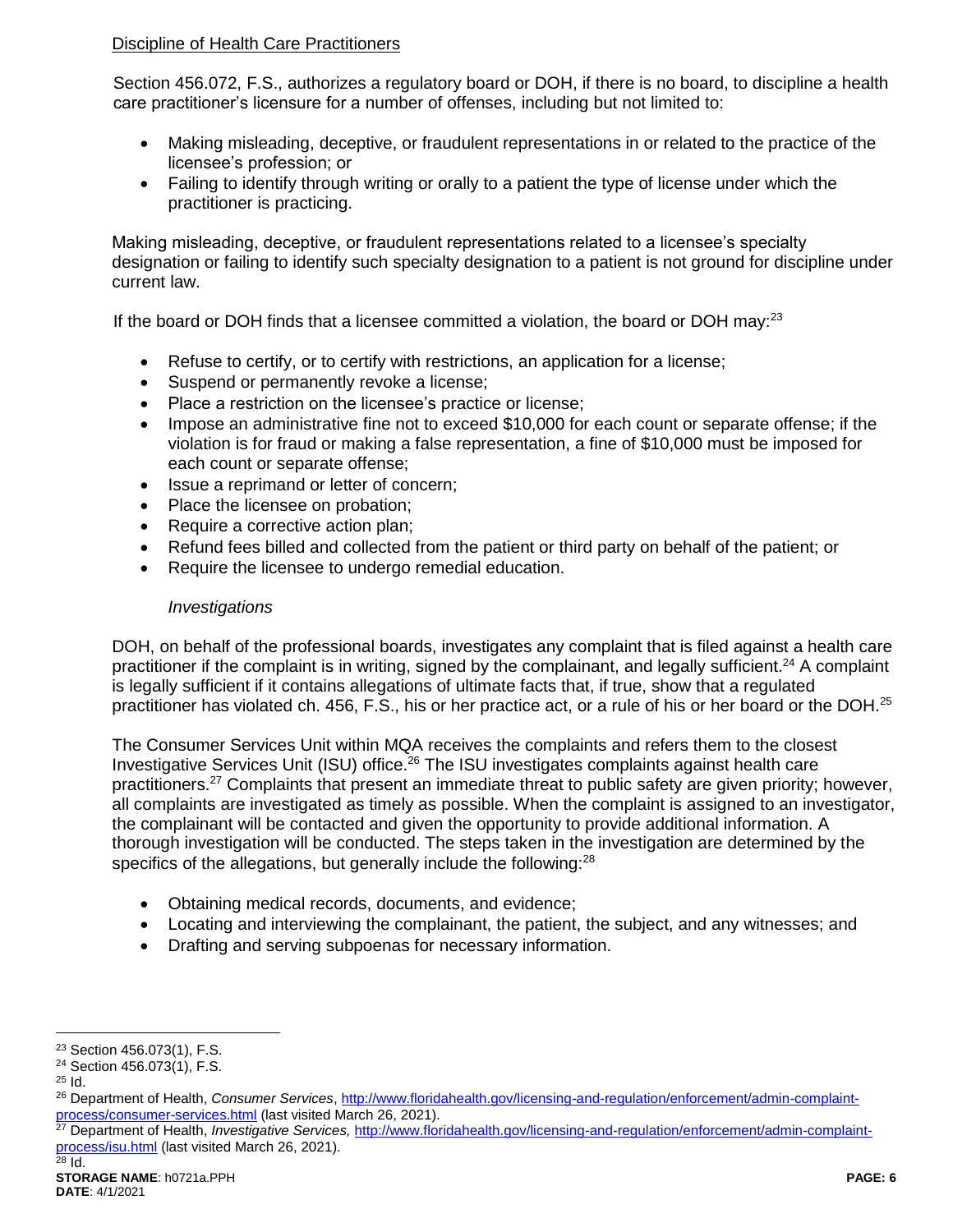The ISU includes a staff of professional investigators and senior pharmacists who conduct interviews, collect documents and evidence, prepare investigative reports for the Prosecution Services Unit (PSU), and serve subpoenas and official orders for the DOH.<sup>29</sup>

The PSU is responsible for providing legal services to the DOH in the regulation of all health care boards and councils.<sup>30</sup> The PSU will review the investigative file and report from ISU and recommend a course of action to the State Surgeon General (when an immediate threat to the health, safety, and welfare of the people of Florida exists), the appropriate board's probable cause panel, or the DOH, if there is no board, which may include: $31$ 

- Having the file reviewed by an expert;
- Issuing a closing order;
- Filing an administrative complaint; or
- Issuing an emergency order (emergency restriction order or emergency suspension order).

If the ISU investigative file received by PSU does not pose an immediate threat to the health, safety, and welfare of the people of Florida, then the PSU attorneys review the file and determine, first, whether expert review is required and, then, whether to recommend to the board's probable cause panel a closing order, an administrative complaint, or a letter of guidance.<sup>32</sup>

Final DOH action, including all of the above, as well as cases where the subject has failed to respond to an AC, are presented before the applicable board, or DOH if there is no board. The subject may be required to appear. The complainant is notified of the date and location of the hearing and may attend. If the subject is entitled to, and does, appeal the final decision, PSU defends the final order before the appropriate appellate court.<sup>33</sup>

If the ISU investigative file received by the PSU presents evidence of an immediate threat to the health, safety, and welfare of the people of Florida, then PSU will present the file to the State Surgeon General and recommend one of two types of emergency orders – emergency suspension order (ESO) or emergency restriction order (ERO) – which are exclusively issued by the State Surgeon General against licensees who pose such a threat to the people of Florida.<sup>34</sup>

Whether the State Surgeon General issues an ERO or an ESO depends on the level of danger the licensee presents because the DOH is permitted to use only the "least restrictive means" to stop the danger. $35$  The distinction between the two orders is: $36$ 

- ESOs Licensees are deemed to be a threat to the public at large; or
- EROs Licensees are considered a threat to a segment of the population.

The emergency order process is carried out without a hearing, restricting someone's right to work, and when the order is served on the licensee, it must contain a notice to the licensee of his or her right to an immediate appeal of the emergency order.<sup>37</sup> An ESO or ERO is not considered final agency action, and the DOH must file an AC on the underlying facts supporting the ESO or ERO within 20 days of its

**STORAGE NAME**: h0721a.PPH **PAGE: 7 DATE**: 4/1/2021 <sup>37</sup> *See* Rule 28-106.501(3), F.A.C., and ss. 120.569(2)(n) or 120.60(6), F.S.

 $\overline{a}$ <sup>29</sup> Id.

<sup>30</sup> Department of Health, *Prosecution Services,* [http://www.floridahealth.gov/licensing-and-regulation/enforcement/admin-complaint](http://www.floridahealth.gov/licensing-and-regulation/enforcement/admin-complaint-process/psu.html)[process/psu.html](http://www.floridahealth.gov/licensing-and-regulation/enforcement/admin-complaint-process/psu.html) (last visited March 26, 2021).

 $31$  Id.

<sup>32</sup> Section 456.073(2), F.S. The DOH may recommend a letter of guidance in lieu of finding probable cause if the subject has not previously been issued a letter of guidance for a related offense.

<sup>33</sup> *Supra* not[e 27.](#page-5-0)

<sup>34</sup> Section 456.073(8) and 120.60(6), F.S.

<sup>35</sup> Section 120.60(6)(b), F.S.

<sup>36</sup> Department of Health, Licensing and Regulation, Enforcement, Administrative Complaint Process, Prosecution Services, *A Quick Guide to the MQA Disciplinary Process Discretionary Emergency Orders – 3 Things to Know,* [http://www.floridahealth.gov/licensing](http://www.floridahealth.gov/licensing-and-regulation/enforcement/admin-complaint-process/_documents/a-quick-guide-to-the-mqa-disciplinary-process-discrtionary-emergency-orders.pdf)[and-regulation/enforcement/admin-complaint-process/\\_documents/a-quick-guide-to-the-mqa-disciplinary-process-discrtionary](http://www.floridahealth.gov/licensing-and-regulation/enforcement/admin-complaint-process/_documents/a-quick-guide-to-the-mqa-disciplinary-process-discrtionary-emergency-orders.pdf)[emergency-orders.pdf](http://www.floridahealth.gov/licensing-and-regulation/enforcement/admin-complaint-process/_documents/a-quick-guide-to-the-mqa-disciplinary-process-discrtionary-emergency-orders.pdf) (last visited Mar. 26, 2021).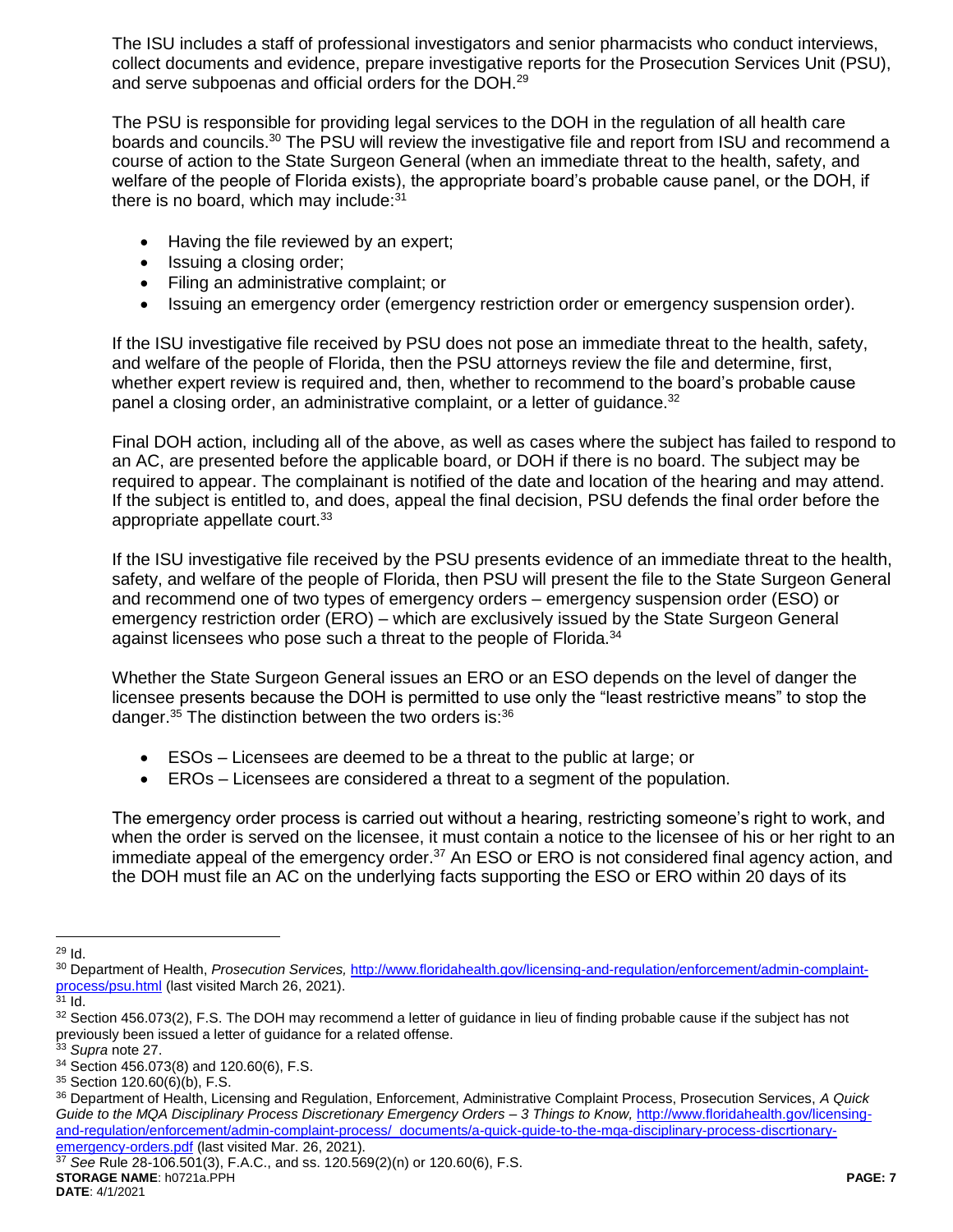issuance.<sup>38</sup> The appeal of the emergency order and the normal disciplinary process under the AC, and regular prosecution can run simultaneously.<sup>39</sup>

#### Mandatory EROs and ESOs

Section 456.074, F.S., directs that in certain cases, the DOH must issue an ESO or ERO to certain licensed practitioners under certain circumstances. The State Surgeon General must issue an ESO to certain practitioners if they have plead guilty to, been convicted of, found guilty of, or have entered a plea of nolo contendere to, regardless of adjudication, Medicare fraud, Medicaid fraud, health care fraud, or reproductive battery.<sup>40</sup> Such practitioners include:<sup>41</sup>

- Allopathic physician, physician assistants, anesthesiologist assistants, medical assistants;
- Osteopathic physician, physician assistants, and anesthesiologist assistants;
- Chiropractic physician and physician assistants;
- Podiatric physicians;
- Naturopathic physicians;
- Optometrists licensed and certified;
- Autonomous advanced practice registered nurses, advanced practice registered nurses, registered nurses, licensed practical nurses and certified nursing assistants;
- Pharmacists and pharmacy technicians:
- Dentists, dental hygienist and dental laboratories; and
- Opticians.

DOH may issue an ESO or ERO if the Board of Medicine (BOM) or Board of Osteopathic Medicine (BOOM) has previously found one of its physicians has committed medical malpractice,<sup>42</sup> gross medical malpractice, or repeated medical malpractice,<sup>43</sup> and the probable cause panel again finds probable of cause for another malpractice violation. In such cases, the State Surgeon General must review the matter to determine if an ESO or ERO is warranted.<sup>44</sup>

DOH may issue an ESO or ERO if any practitioner governed by ch. 456, F.S., tests positive for any drug on any government or private sector pre-employment or employer-ordered confirmed drug test<sup>45</sup> when the practitioner does not have a lawful prescription and legitimate medical reason for using such drug. 46

The DOH must issue an ESO if it receives information that a massage therapist, a person with an ownership interest in the establishment, or a massage corporate establishment corporation whose owners, officers, or individual are directly involved in the management of the establishment, has been convicted of, found guilty of, or has entered a guilty or *nolo contendere* plea to, regardless of adjudication, a felony under any of the following crimes anywhere: $47$ 

Prostitution;<sup>48</sup>

 $\overline{a}$ 

<sup>43</sup> Id*. "*Repeated medical malpractice" is medical malpractice, and any similar wrongful act, neglect, or default committed in another state or country which, if committed in this state, would have been considered medical malpractice, and will be considered medical malpractice, if the standard of care and burden of proof applied in the other state or country equaled or exceeded that used in this state. <sup>44</sup> Section 456.074(2), F.S.

<sup>45</sup> *See* s. 112.0445, F.S.

46 Section 456.074(3), F.S. The practitioner must be given 48 hours from the time of notification of the confirmed test results to produce a lawful prescription for the drug before an emergency order is issued.

<sup>47</sup> 456.074(4), F.S.

**STORAGE NAME**: h0721a.PPH **PAGE: 8** 48 Section 796.07(1)(a), F.S., "Prostitution" means the giving or receiving of the body for sexual activity for hire, but excludes sexual activity between spouses. Prostitution that took place at massage establishment is reclassified to the next higher degree. *See* s. 796.07(2)(a), F.S., which is reclassified under s. 796.07(7), F.S.

**DATE**: 4/1/2021

<sup>38</sup> Rule 28-106.501(3), F.A.C.

<sup>39</sup> Section 120.60(6)(c), F.S.

<sup>40</sup> Section 456.073(1), F.S.

<sup>41</sup> Id.

 $42$  Section 456.50(1)(g), F.S., "Medical malpractice" means the failure to practice medicine in accordance with the level of care, skill, and treatment recognized in law related to health care licensure.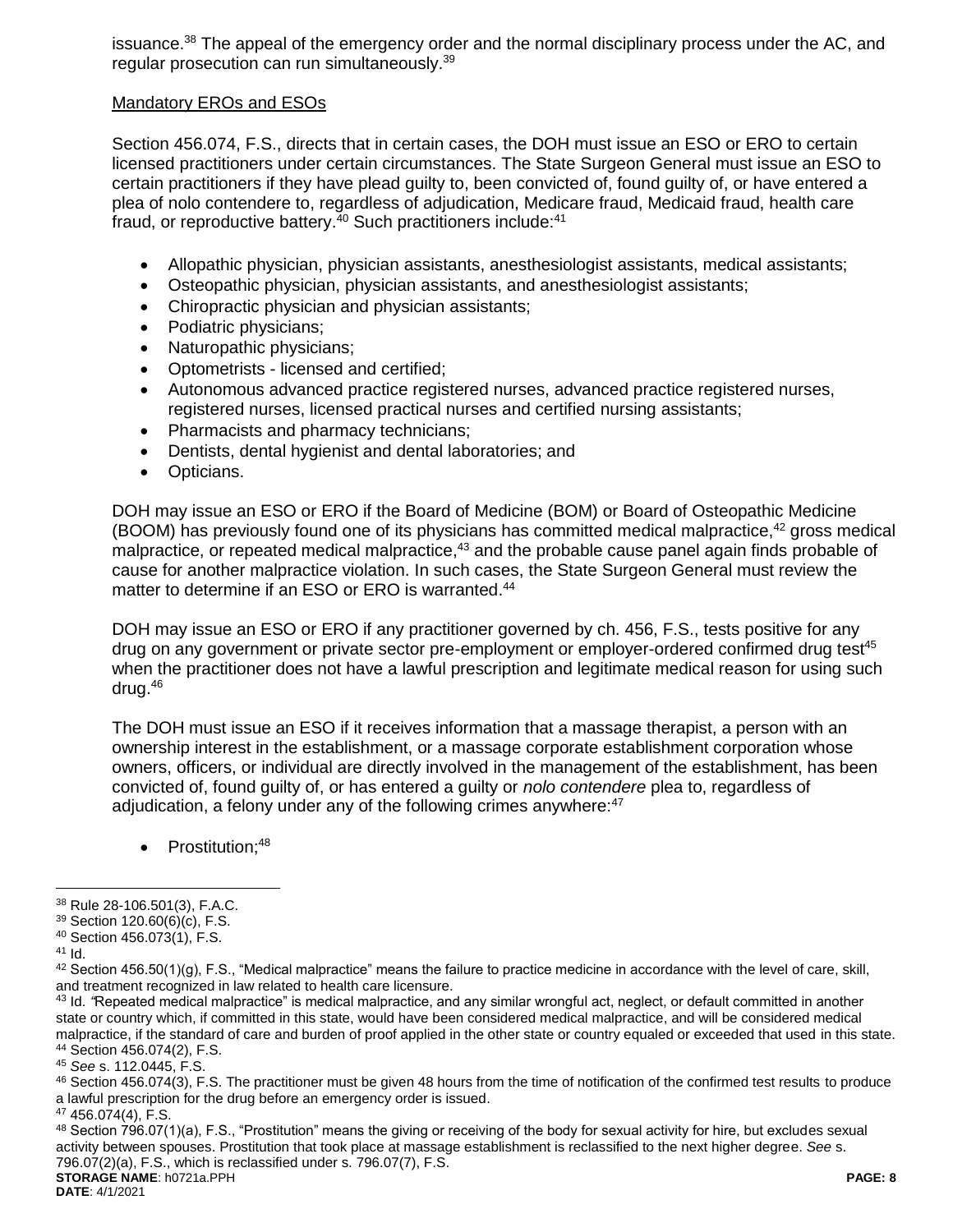- Kidnapping:<sup>49</sup>
- False imprisonment;<sup>50</sup>
- Luring or enticing a child:<sup>51</sup>
- $\bullet$  Human trafficking;<sup>52</sup>
- $\bullet$  Human smuggling;<sup>53</sup>
- Sexual battery;<sup>54</sup>
- $\bullet$  Female genital mutilation;<sup>55</sup>
- Procuring a person under 18 for prostitution; $56$
- Selling or buying of minors into prostitution;<sup>57</sup>
- Forcing, compelling, or coercing another to become a prostitute;<sup>58</sup>
- $\bullet$  Deriving support from the proceeds of prostitution;<sup>59</sup>
- Prohibiting prostitution and related acts; $60$
- Lewd or lascivious offenses committed upon or in the presence of persons under 16;<sup>61</sup>
- Lewd or lascivious offenses committed upon or in the presence of an elderly or disabled person;<sup>62</sup>
- Sexual performance by a child; $63$
- Protection of minors; $64$
- Computer pornography;<sup>65</sup>
- Transmission of material harmful to minors, to a minor by electronic device or equipment;<sup>66</sup> and
- $\bullet$  Selling or buying of minors.  $67$

DOH must issue an ESO if a BOM or BOOM probable cause panel determines that the following constitutes a violation of the practice act and there exists an immediate danger to the public: $68$ 

- The registered surgery office where office surgery liposuction, or Level II or Level III office surgeries are being performed, or the physician practicing in the office, are not in compliance with the standards of practice for office surgery set by statute and board rule; $69$  or
- The physician is practicing beyond the scope of his or her education, training, and experience and is performing procedures the licensee knows, or has reason to know, that he or she is not competent to perform.<sup>70</sup>

#### Due Process Under Chapter 120, F.S.

Chapter 120, F.S., known as the Administrative Procedure Act, (APA), provides uniform procedures for the exercise of specified authority. Section 120.60, F.S., pertains to licensing and provides for due process for persons seeking government-issued licensure or who have been granted such licensure. Under the APA, no revocation, suspension, annulment, or withdrawal of any license is lawful unless,

 $\overline{a}$ 

- <sup>52</sup> Section 787.06, F.S.
- <sup>53</sup> Section 787.07, F.S. <sup>54</sup> Section 794.011, F.S.
- <sup>55</sup> Section 794.08, F.S.
- <sup>56</sup> Former s. 796.03, F.S.
- <sup>57</sup> Former s. 796.035, F.S.
- <sup>58</sup> Section 796.04, F.S.
- <sup>59</sup> Section 796.05, F.S.
- $60$  Section 796.07(4)(a)3., F.S., relating to a felony of the third degree for a third or subsequent violation of s. 796.07, F.S.
- <sup>61</sup> Section 800.04, F.S.
- <sup>62</sup> Section 825.1025(2)(b), F.S.

<sup>65</sup> Section 847.0135, F.S.

 $70$  Sections 458.331(1)(v) and 459.015(1)(z), F.S.

**DATE**: 4/1/2021

<sup>49</sup> Section 787.01, F.S.

<sup>50</sup> Section 787.02, F.S.

<sup>51</sup> Section 787.025, F.S.

<sup>63</sup> Section 827.071, F.S.

<sup>64</sup> Section 847.0133, F.S.

<sup>66</sup> Section 847.0138, F.S. <sup>67</sup> Section 847.0145, F.S.

<sup>68</sup> Section 456.074(5), F.S.

<sup>69</sup> Rules 64B-9.009 and 64B15-14.007, F.A.C.

**STORAGE NAME**: h0721a.PPH **PAGE: 9**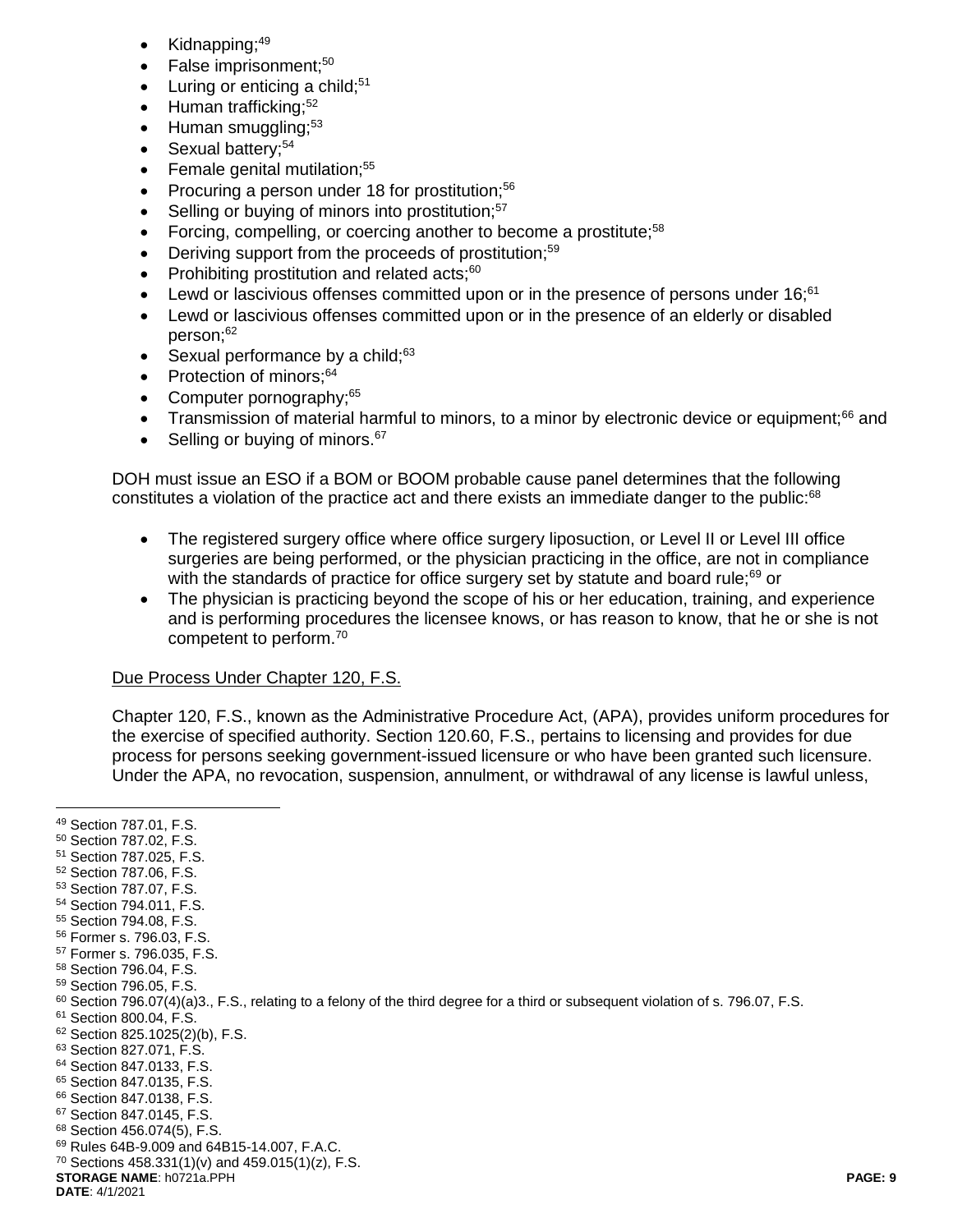prior to the entry of a final order, the governmental agency has served, by personal service or certified mail, an administrative complaint which affords reasonable notice to the licensee of facts or conduct which warrant the intended action and unless the licensee has been given an adequate opportunity to request a hearing under ss. 120.569 and 120.57, F.S.<sup>71</sup>

When personal service cannot be made and the certified mail notice is returned undelivered, the agency must cause a short, plain notice to the licensee to be published once each week for four consecutive weeks in a newspaper published in the county of the licensee's last known address as it appears on the records of the agency, or, if no newspaper is published in that county, the notice may be published in a newspaper of general circulation in that county.<sup>72</sup>

The APA provides a process for cases in which a governmental agency finds that immediate serious danger to the public health, safety, or welfare requires emergency suspension, restriction, or limitation of a license.<sup>73</sup> In such cases, the agency may take such action by any procedure that is fair under the circumstances if:<sup>74</sup>

- The procedure provides at least the same procedural protection as is given by other statutes, the State Constitution, or the U.S. Constitution;
- The agency takes only that action necessary to protect the public interest under the emergency procedure; and
- The agency states in writing at the time of, or prior to, its action the specific facts and reasons for finding an immediate danger to the public health, safety, or welfare and its reasons for concluding that the procedure used is fair under the circumstances. The agency's findings of immediate danger, necessity, and procedural fairness are judicially reviewable. Summary suspension, restriction, or limitation may be ordered, but a suspension or revocation proceeding pursuant to ss. 120.569 and 120.57, F.S., must also be promptly instituted and acted upon.

# **Effect of the Bill**

HB 721 prohibits health care practitioners from making misleading, deceptive, or fraudulent representations regarding a health care practitioner's specialty designation. The bill prohibits a health care practitioner from using the title "anesthesiologist" unless the health care practitioner is licensed as an allopathic physician under chapter 458, F.S., an osteopathic physician under chapter 459, F.S., or a dentist under chapter 466, F.S. The bill also prohibits a health care practitioner from using the title "dermatologist" unless the health care practitioner is licensed as an allopathic physician under chapter 458, F.S., an osteopathic physician under chapter 459, F.S.

The bill requires DOH, rather than the boards, to enforce the bill's provisions. The bill requires DOH to issue an emergency order to cease and desist to a health care practitioner who violates the bill's provisions. DOH must send the emergency order to the health care practitioner's email address and by certified mail to the practitioner's physical address, and to any other address at which the practitioner may be reached. DOH must issue an order imposing a citation and daily fine, reprimand or letter of concern, or suspension of license, if the health care practitioner does not immediately correct the violation upon receipt of the emergency cease and desist order.

The bill takes effect upon becoming law.

# B. SECTION DIRECTORY:

**Section 1** Amends s. 456.072, F.S., relating to grounds for discipline; penalties; enforcement. **Section 2** Provides an effective date of upon becoming law.

<sup>72</sup> Id.

**DATE**: 4/1/2021

**STORAGE NAME**: h0721a.PPH **PAGE: 10** <sup>73</sup> Section 120.60(6), F.S.  $74$  Id.

 $\overline{a}$ <sup>71</sup> Section 120.60(5), F.S.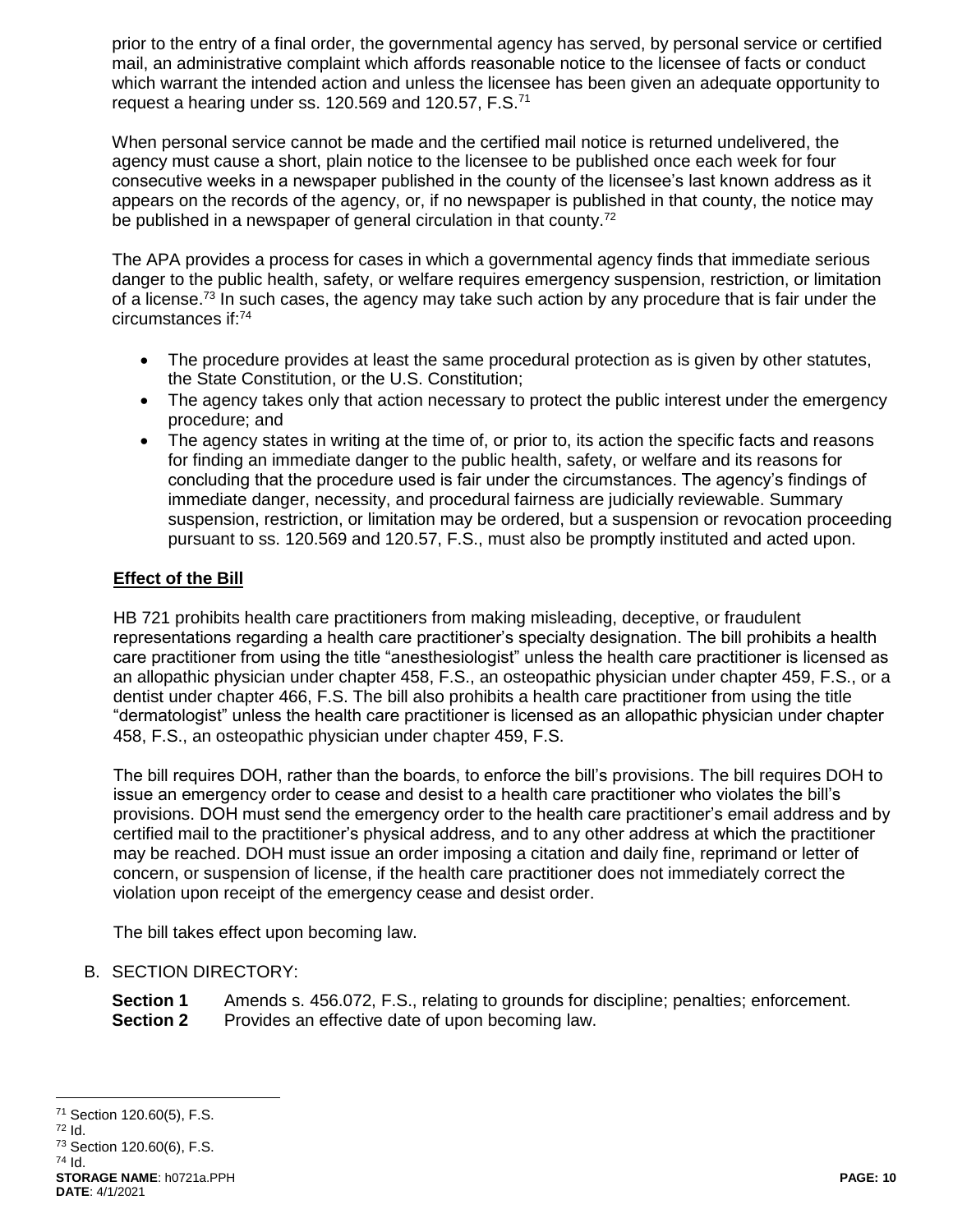## **II. FISCAL ANALYSIS & ECONOMIC IMPACT STATEMENT**

## A. FISCAL IMPACT ON STATE GOVERNMENT:

1. Revenues:

None.

2. Expenditures:

<span id="page-10-0"></span>DOH may experience a recurring increase in workload associated with additional complaints, investigations, and prosecutions resulting from the bill. The extent to which such complaints, investigations, and prosecutions may materialize is unknown; therefore, the fiscal impact is indeterminate. 75

- B. FISCAL IMPACT ON LOCAL GOVERNMENTS:
	- 1. Revenues:

None.

2. Expenditures:

None.

C. DIRECT ECONOMIC IMPACT ON PRIVATE SECTOR:

Health care practitioners in violation of the restrictions in this bill may be subject to disciplinary actions and fines.

D. FISCAL COMMENTS:

None.

# **III. COMMENTS**

- A. CONSTITUTIONAL ISSUES:
	- 1. Applicability of Municipality/County Mandates Provision:

No applicable. The bill does not appear to affect county of municipal governments.

2. Other:

 $\overline{a}$ 

The bill's requirement for DOH to enter an order imposing penalties if a person does not immediately comply with an emergency cease and desist order, in a manner that differs from procedures that provide due process under current law, may subject those provisions of the bill to challenge as a violation of the licensee's due process rights under the Florida Constitution and the United States Constitution.

B. RULE-MAKING AUTHORITY:

Current law provides sufficient rulemaking authority to implement the bill.

C. DRAFTING ISSUES OR OTHER COMMENTS:

DOH advises that while the bill focuses on a practitioner's misuse of a specialty designation as grounds for discipline, the term "specialty designation" is not defined in the bill or in existing statute and is not a term used in the ordinary course of health care practitioner regulation. Absent a definition or guidelines about what constitutes a misrepresentation, the bill's new grounds for discipline are so vague as to be